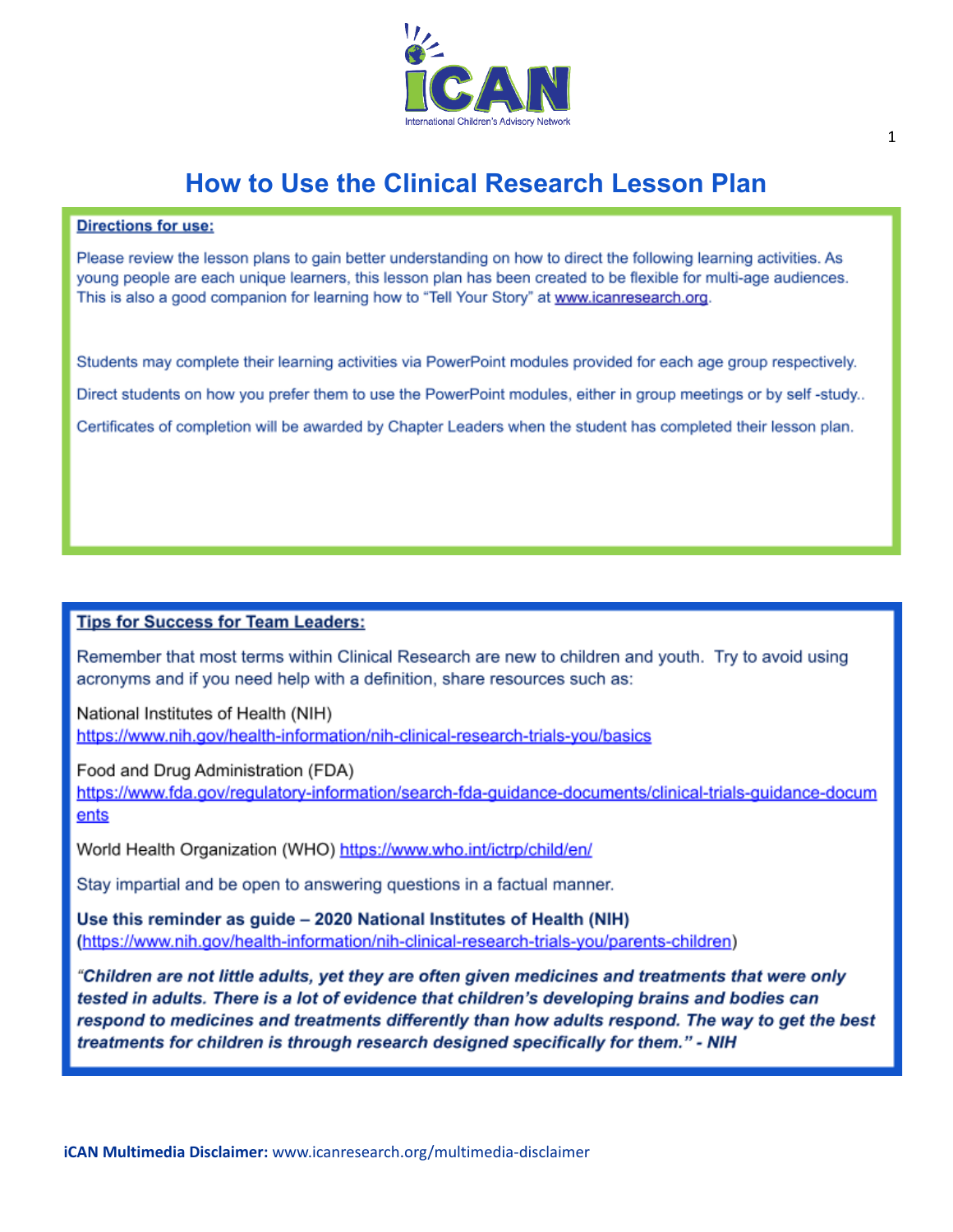

# **Learning About Clinical Research**

# **Additional Activities**

### **Table of contents**

| Pre Med Specialist 8-10. Fundamental awareness/basic knowledge | page 3 |
|----------------------------------------------------------------|--------|
| Medical Apprentice 10-12. Novice (learning experience)         | page 4 |
| Clinical Authority 13-15. Intermediate (practical application) | page 5 |
|                                                                | page 6 |
| Medical Expert 17+ Expert (recognized authority)               | page 7 |
|                                                                | page 8 |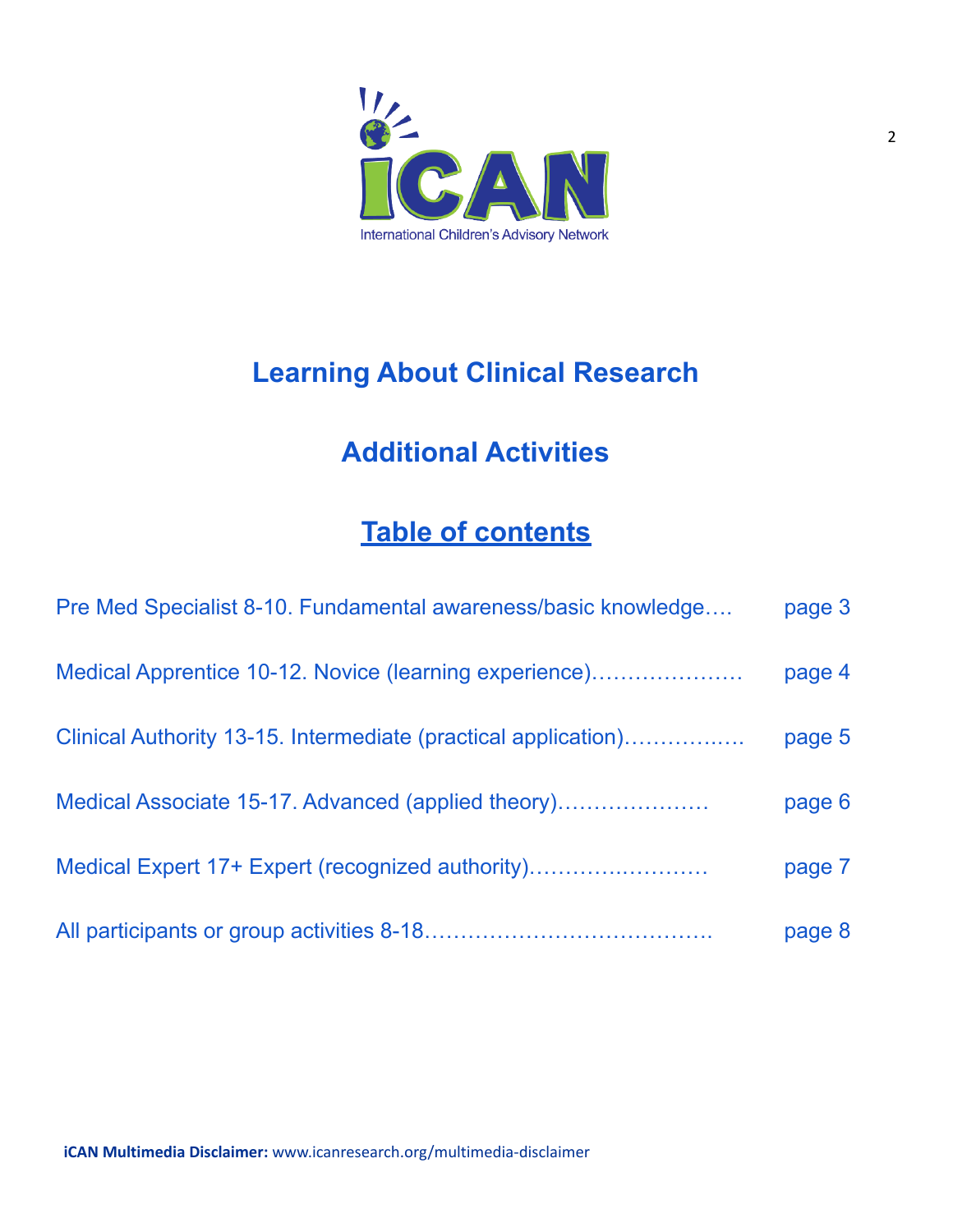

### Pre Med Specialist 8-10. Fundamental awareness/basic knowledge

| <b>Objective</b>                                                                                                                                                                                                                                                                                                                                                   | <b>Content</b>                                                                                                                                                                                                                                                                                                                                                   | <b>Activity</b>                                                                                                                                                                                                                                                                                                                                                                                 |
|--------------------------------------------------------------------------------------------------------------------------------------------------------------------------------------------------------------------------------------------------------------------------------------------------------------------------------------------------------------------|------------------------------------------------------------------------------------------------------------------------------------------------------------------------------------------------------------------------------------------------------------------------------------------------------------------------------------------------------------------|-------------------------------------------------------------------------------------------------------------------------------------------------------------------------------------------------------------------------------------------------------------------------------------------------------------------------------------------------------------------------------------------------|
| To increase<br>self-awareness<br>within the medical<br>field by<br>"Understanding<br><b>Clinical Research"</b><br><b>Describe</b><br>$\bullet$<br>times<br>medicine<br>made you<br>feel better<br><b>Explain the</b><br>positive<br>attributes of<br>medicine and<br>medical<br>device<br><b>Practice</b><br>$\bullet$<br>innovation in<br>pediatric<br>healthcare | <b>Encouragement of</b><br>understanding clinical research<br>and positive self-advocacy to<br>share patient voice<br>Provide a positive space<br>$\bullet$<br>for "understanding<br>clinical research"<br>Allow assertion of<br>$\bullet$<br>individuality while<br>providing positive<br>encouragement as well<br>as positive<br>reinforcement (CDE,<br>2000). | <b>Story Time:</b><br>Tell a story about medicine or<br>$\bullet$<br>medical devices that made you<br>feel better.<br>Draw a picture of a new medicine<br>$\bullet$<br>and share in your own words how<br>that new medicine might help kids<br>to feel better.<br><b>Watch iCAN Clinical Research</b><br><b>Videos to learn more about clinical</b><br>research and what that means to<br>kids. |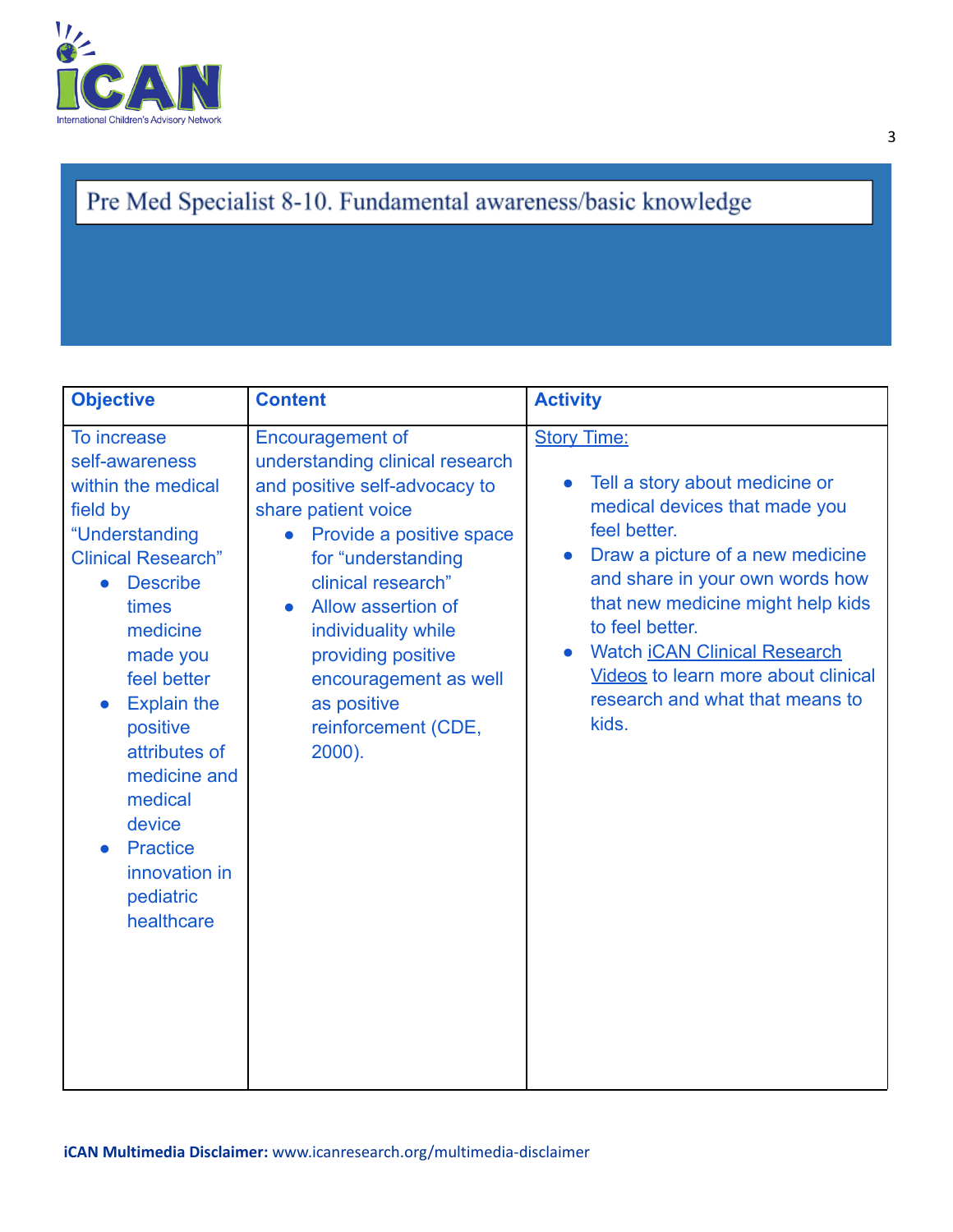

# Medical Apprentice 10-12. Novice (learning experience)

| <b>Objective</b>                                                                                                                                                                                                                                                                                                                                                                                                                                      | <b>Content</b>                                                                                                                                                                                                                                                                                                                                                                                                                                                                                                                                                                                                         | <b>Activity</b>                                                                                                                                                                                                                                                                                                                                                                                                                                                                                                                                                                                                                                                                                                                  |
|-------------------------------------------------------------------------------------------------------------------------------------------------------------------------------------------------------------------------------------------------------------------------------------------------------------------------------------------------------------------------------------------------------------------------------------------------------|------------------------------------------------------------------------------------------------------------------------------------------------------------------------------------------------------------------------------------------------------------------------------------------------------------------------------------------------------------------------------------------------------------------------------------------------------------------------------------------------------------------------------------------------------------------------------------------------------------------------|----------------------------------------------------------------------------------------------------------------------------------------------------------------------------------------------------------------------------------------------------------------------------------------------------------------------------------------------------------------------------------------------------------------------------------------------------------------------------------------------------------------------------------------------------------------------------------------------------------------------------------------------------------------------------------------------------------------------------------|
| To increase<br>self-advocacy within<br>the medical field<br>and "Understanding<br><b>Clinical Research"</b><br>Recognize positive<br>attributes of clinical<br>research<br>Identify ways to<br>self-advocate to<br>better understand<br>clinical research.<br><b>Practice clinical</b><br>research<br>terminology.<br>Promote self-<br>advocacy by<br>learning more about<br>clinical research<br>through the<br>encouragement of<br>asking questions | Encouragement of public speaking<br>and self-advocacy through positive<br>reinforcement and positive message,<br>learning the attributes of those who<br>lead<br>Attributes of understanding clinical<br>research:<br>"Clinical research can not happen<br>without involving children in the<br>beginning"- iCAN Parent<br>Within all points of patient advocacy,<br>including clinical research,<br>"Enablement of self-advocacy stems<br>from encouragement of the people to<br>make decisions within their own life,<br>to use their own words, and to be<br>respected as an individual" (Schalock<br>et al, 2002). | <b>Story Telling</b><br>Using the NIH website<br>$\bullet$<br>https://www.nih.gov/health-infor<br>mation/nih-clinical-research-trials<br>-you/parents-children, research<br>five commonly used clinical<br>research terms and write<br>down definitions.<br>Next, take those five words<br>$\bullet$<br>and put them into a story<br>either recorded verbally,<br>written as a paper, or drawn<br>as a series of cartoons.<br><b>Watch NIH Parents and</b><br>$\bullet$<br>Children video for why<br><b>Clinical Research is</b><br>important<br>https://youtu.be/JXoSLynCw<br>gE<br><b>iCAN Videos:</b><br><b>Watch iCAN Research</b><br><b>Videos to learn more about</b><br>clinical research and what<br>that means to kids. |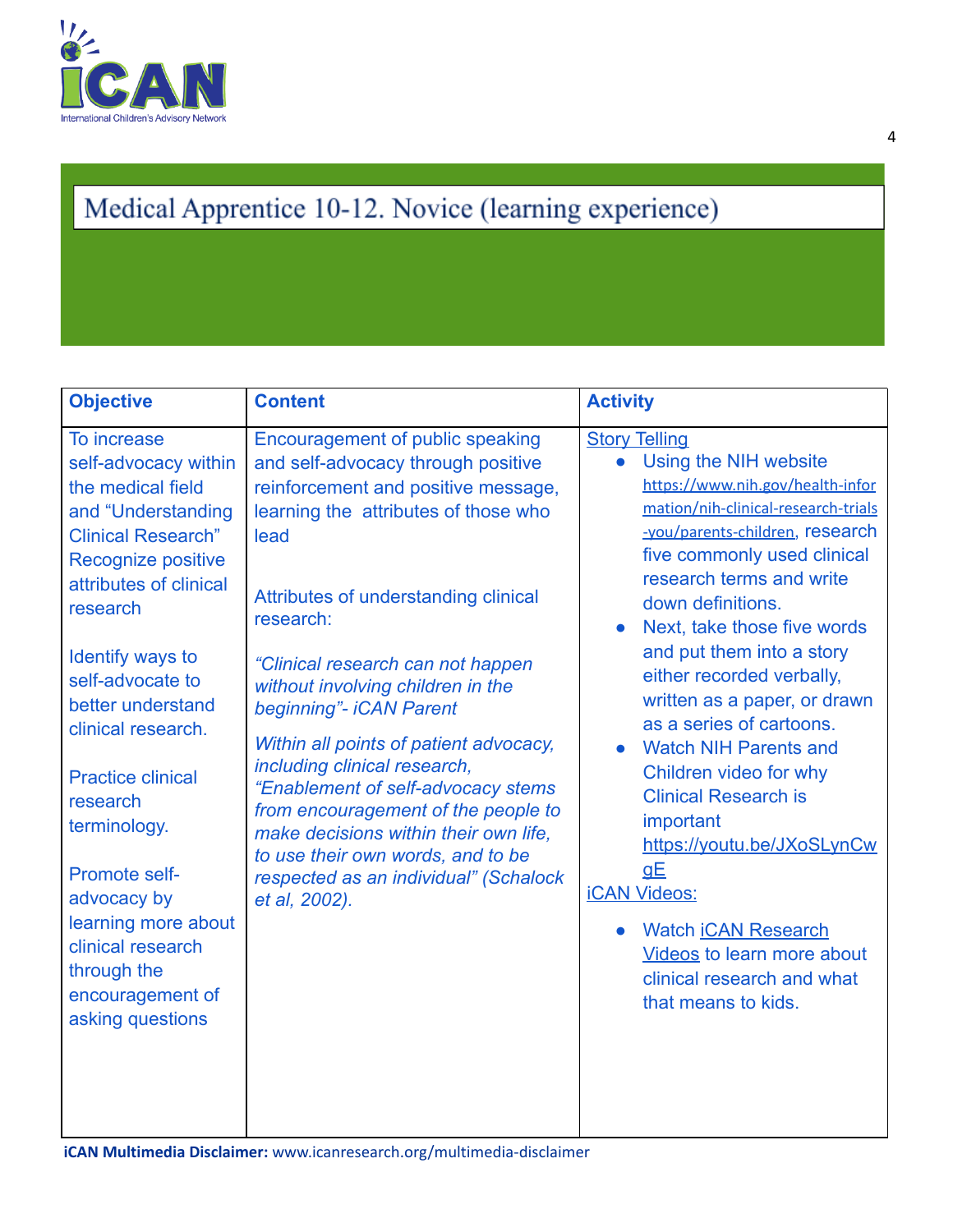

# Clinical Authority 13-15 Intermediate (practical application)

| <b>Objective</b>                                                                                                                                                                                                                                                                                                                                                                                     | <b>Content</b>                                                                                                                                                                                                                                                                                                                                                                                                                                                                                                                                                                                                                                                                                                                             | <b>Activity</b>                                                                                                                                                                                                                                                                                                                                       |
|------------------------------------------------------------------------------------------------------------------------------------------------------------------------------------------------------------------------------------------------------------------------------------------------------------------------------------------------------------------------------------------------------|--------------------------------------------------------------------------------------------------------------------------------------------------------------------------------------------------------------------------------------------------------------------------------------------------------------------------------------------------------------------------------------------------------------------------------------------------------------------------------------------------------------------------------------------------------------------------------------------------------------------------------------------------------------------------------------------------------------------------------------------|-------------------------------------------------------------------------------------------------------------------------------------------------------------------------------------------------------------------------------------------------------------------------------------------------------------------------------------------------------|
| To increase<br>understanding of<br>clinical research<br>within the medical field<br>and demonstrating<br>"patient centered"<br>focus.<br><b>Demonstrate</b><br>$\bullet$<br>understanding<br>of key clinical<br>research terms<br><b>Examine the</b><br>$\bullet$<br>difference<br>between Assent<br>and Consent<br><b>Practice</b><br>$\bullet$<br>reviewing<br><b>Assent and</b><br><b>Consent</b> | <b>Encouragement of</b><br>understanding clinical research<br>is a key aspect of creating<br>patient centered care within<br>medicine<br>Researching<br>$\bullet$<br>vocabulary and<br>applying concepts of<br>clinical research help<br>to instill a culture of<br>ensuring<br>patient-centered care<br>by involving the<br>end-user at the<br>beginning.<br>Legally, children are<br>not able to give true<br>informed consent until<br>they turn 18. So, before<br>taking part in a clinical<br>trial, they are asked for<br>their assent. Assent<br>means that they agree<br>to take part. Parents or<br>guardians give<br>informed permission for<br>their child to join the<br>clinical trial. - National<br><b>Cancer Institute</b> | <b>Review definition difference</b><br>$\bullet$<br>between Assent and Consent.<br><b>Review templates of Assent and</b><br>$\bullet$<br>Consent.<br>https://www.irb.vt.edu/pages/assent.h<br>tm<br><b>iCAN Videos:</b><br><b>Watch iCAN Research Videos to</b><br>$\bullet$<br>learn more about clinical<br>research and what that means to<br>kids. |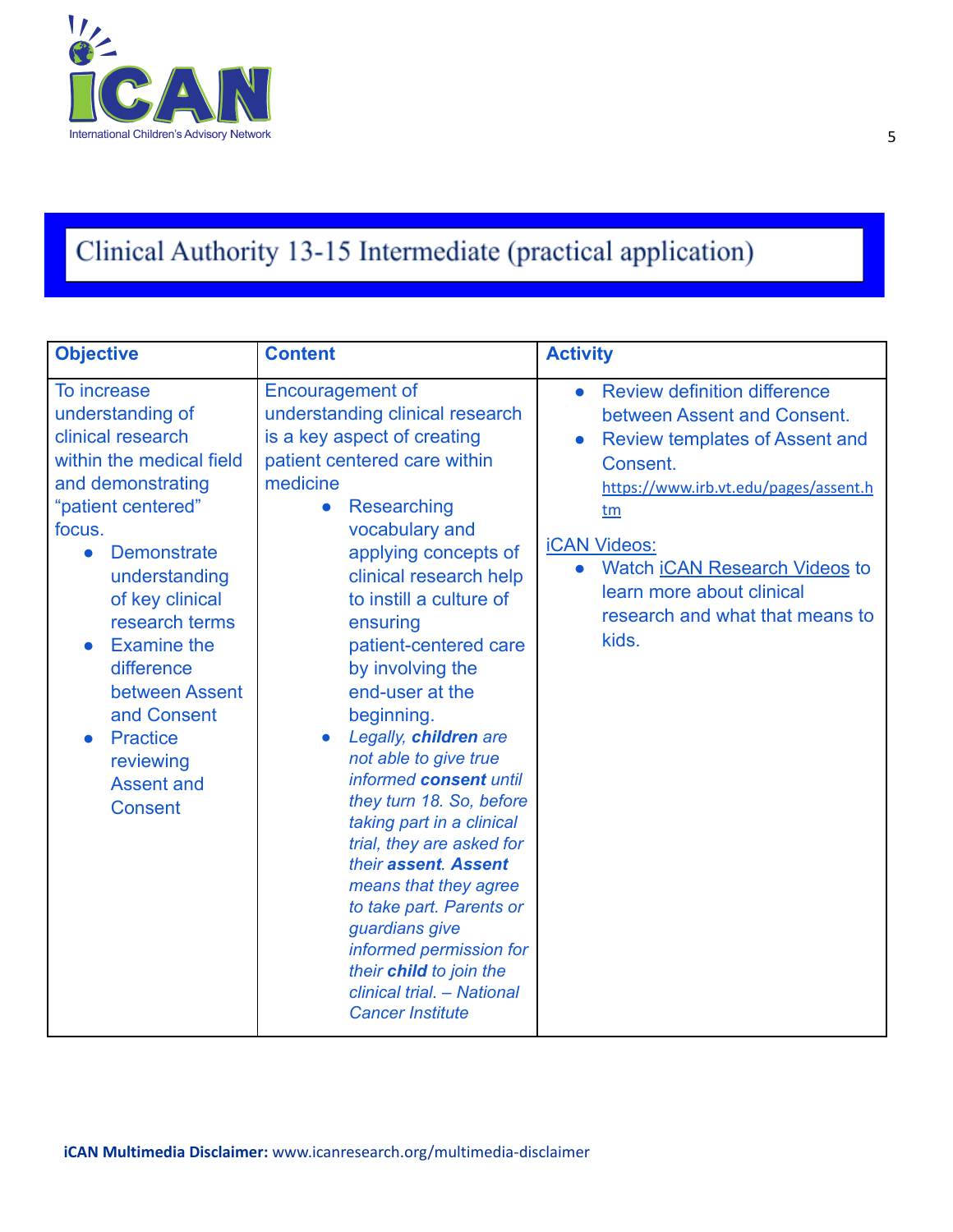

## Medical Associate 15-17 Advanced (applied theory)

| <b>Objective</b>                                                                                                                                                                                                                                                                                    | <b>Content</b>                                                                                                                                                                                                                                                                                                             | <b>Activity</b>                                                                                                                                                                                                                                                                                                                                                                                                                                                                                                                                       |
|-----------------------------------------------------------------------------------------------------------------------------------------------------------------------------------------------------------------------------------------------------------------------------------------------------|----------------------------------------------------------------------------------------------------------------------------------------------------------------------------------------------------------------------------------------------------------------------------------------------------------------------------|-------------------------------------------------------------------------------------------------------------------------------------------------------------------------------------------------------------------------------------------------------------------------------------------------------------------------------------------------------------------------------------------------------------------------------------------------------------------------------------------------------------------------------------------------------|
| To increase<br>knowledge and<br>understanding<br>of clinical<br>research within<br>pediatric<br>medicine<br>through all<br>phases of<br>development.<br>Develop a<br>master<br>understanding<br>of common<br>terms<br><b>Practice</b><br>advocacy for<br>pediatric clinical<br>research<br>projects | Encouragement of mastering the<br>common clinical research term<br>definitions and understanding the<br>process of clinical research builds<br>to create pediatric patient<br>empowerment, advocacy for<br>medicines and medical devices<br>for children and improvement in<br>outcomes by understanding<br>patient needs. | Finish the sentence: "Why does clinical<br>research matter to kids?"<br>Create a video, draw a comic book, or write<br>a paper to share your ideas.<br>Be a clinical researcher: "What would I do<br>to help kids understand assent and<br>consent?"<br>Create an innovative way for kids to better<br>understand assent and consent through the<br>use of video, cartoons, coloring, song, or<br>writing.<br><b>iCAN Videos:</b><br>Watch <i><b>CAN Research Videos</b></i> to learn<br>more about clinical research and what that<br>means to kids. |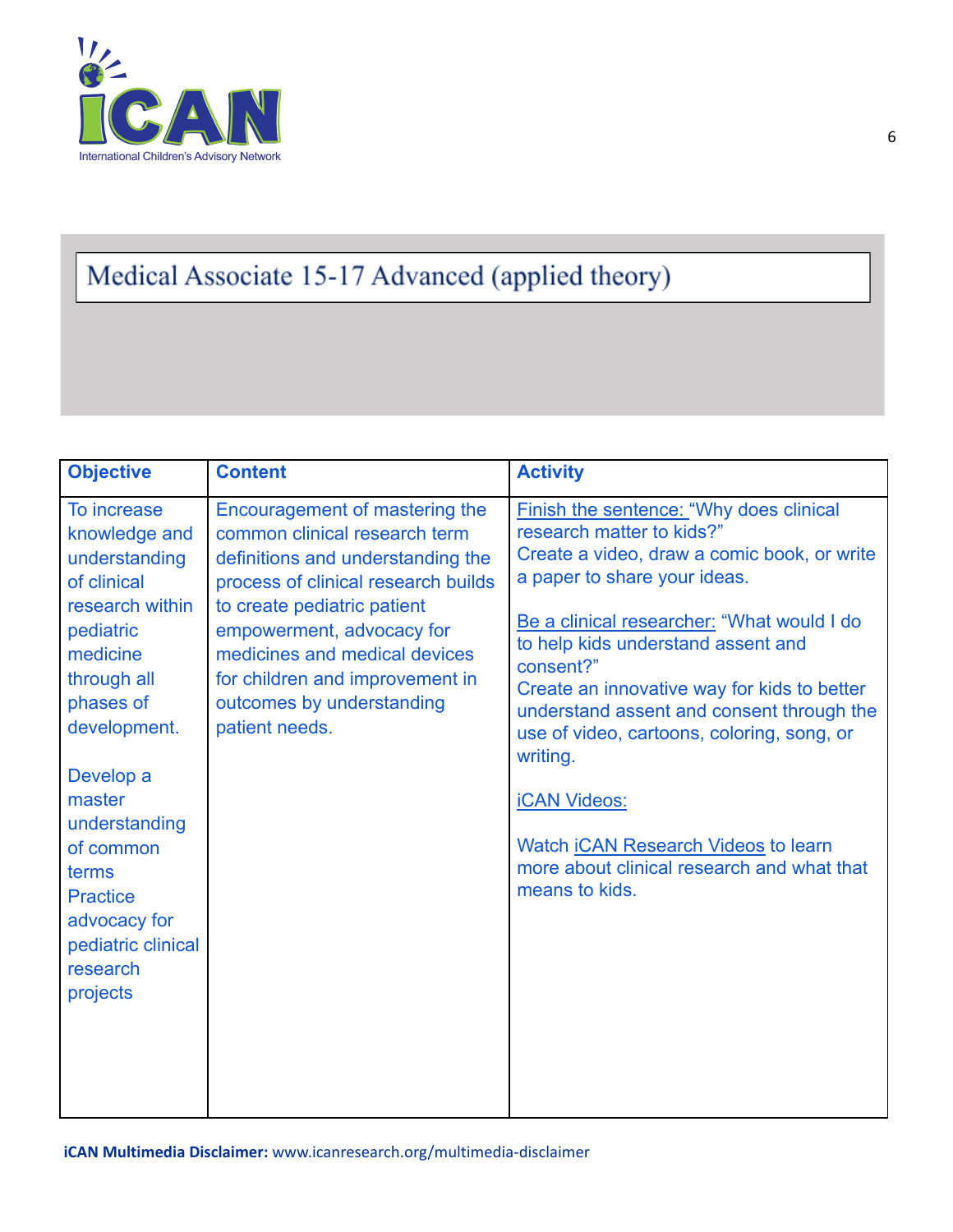

# Medical Expert 17+ Expert (recognized authority)

| <b>Objective</b>                                                                                                                                                                                                                                                                      | <b>Content</b>                                                                                                                                                                                                                                                                                                                                                                                                                                                                                                     | <b>Activity</b>                                                                                                                                                                                                                                                                                                                                                                                                                                                          |
|---------------------------------------------------------------------------------------------------------------------------------------------------------------------------------------------------------------------------------------------------------------------------------------|--------------------------------------------------------------------------------------------------------------------------------------------------------------------------------------------------------------------------------------------------------------------------------------------------------------------------------------------------------------------------------------------------------------------------------------------------------------------------------------------------------------------|--------------------------------------------------------------------------------------------------------------------------------------------------------------------------------------------------------------------------------------------------------------------------------------------------------------------------------------------------------------------------------------------------------------------------------------------------------------------------|
| To increase knowledge<br>and mastery of<br>understanding clinical<br>research.<br>Through mastery of<br>understanding clinical<br>research, inform<br>others within the<br>community of the<br>importance of clinical<br>research and involving<br>patient voice at the<br>beginning. | Developing a sense of mastery and<br>knowledge in clinical research so<br>that there is a clear understanding<br>of:<br>What is clinical research<br>$\bullet$<br>Benefits of clinical research<br>Difference between assent<br>and consent<br>Commonly used terms and<br>$\bullet$<br>definitions<br>Innovation in ways that kids<br>$\bullet$<br>can better understand assent<br>and consent<br>How to find opportunities in<br>$\bullet$<br>clinical research (Careers in<br>medicine, science and<br>advocacy) | Research idea: "Pretend you work in<br>clinical research and have an idea to<br>test a new medicine – what is that<br>medicine, how would you set up a<br>clinical research trial and how would<br>you write your assent and consent?"<br>Create a video or a written<br>project – use props or<br>drawings to illustrate your new<br>idea.<br>Review <i><b>ICAN Research Videos</b></i> to<br>better understand what clinical<br>research is and what it means to kids. |